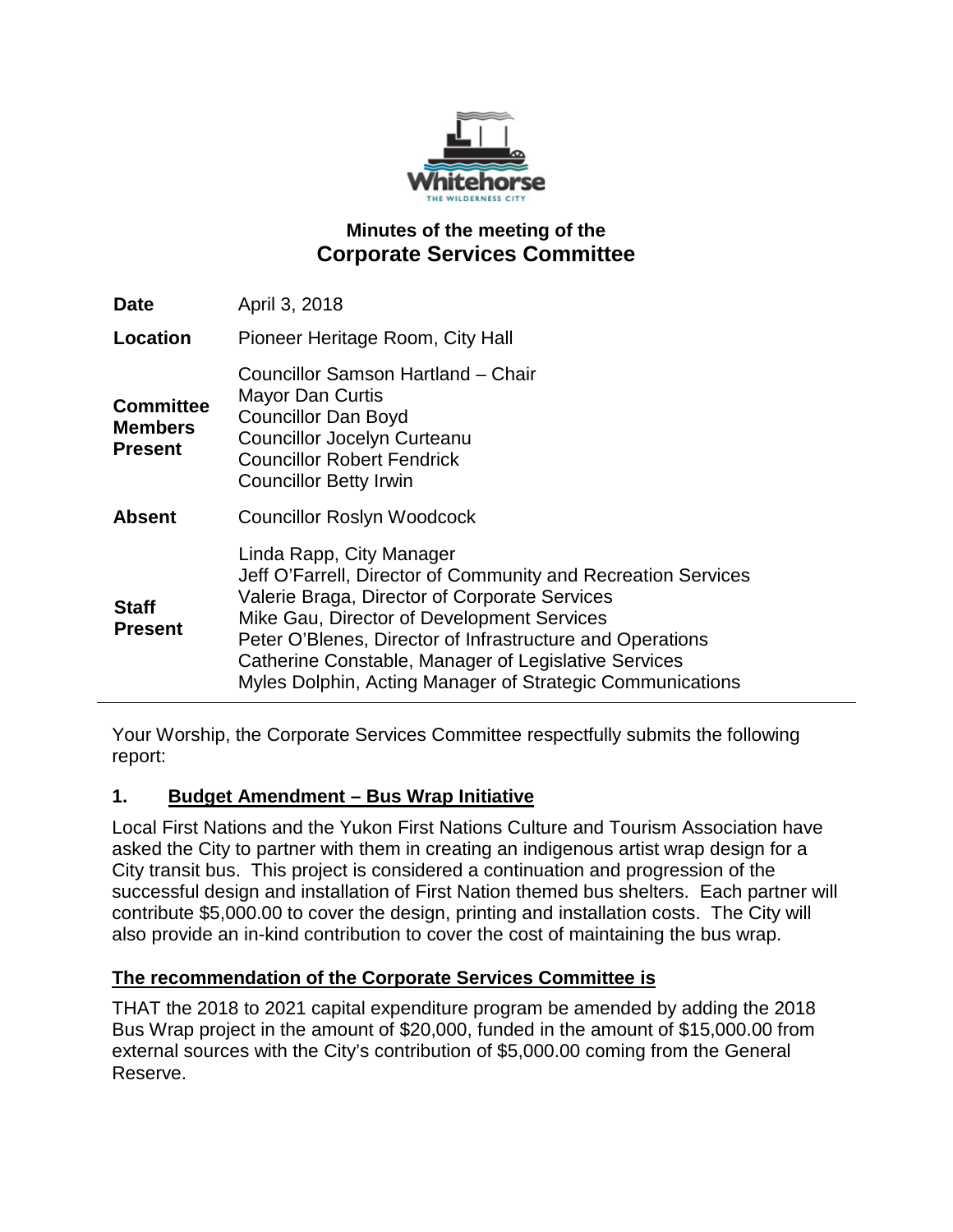

## **Minutes of the meeting of the City Planning Committee**

| <b>Date</b>                            | April 3, 2018                                                                                                                                                                                                                                                                                                                                                                                                                                       |
|----------------------------------------|-----------------------------------------------------------------------------------------------------------------------------------------------------------------------------------------------------------------------------------------------------------------------------------------------------------------------------------------------------------------------------------------------------------------------------------------------------|
| Location                               | Pioneer Heritage Room, City Hall                                                                                                                                                                                                                                                                                                                                                                                                                    |
| <b>Committee</b><br>Members<br>Present | Councillor Robert Fendrick - Chair<br>Councillor Betty Irwin - Vice Chair<br><b>Mayor Dan Curtis</b><br><b>Councillor Dan Boyd</b><br>Councillor Jocelyn Curteanu<br><b>Councillor Samson Hartland</b>                                                                                                                                                                                                                                              |
| Absent                                 | Councillor Roslyn Woodcock                                                                                                                                                                                                                                                                                                                                                                                                                          |
| Staff<br>Present                       | Linda Rapp, City Manager<br>Jeff O'Farrell, Director of Community and Recreation Services<br>Valerie Braga, Director of Corporate Services<br>Mike Gau, Director of Development Services<br>Peter O'Blenes, Director of Infrastructure and Operations<br>Catherine Constable, Manager of Legislative Services<br>Myles Dolphin, Acting Manager of Strategic Communications<br>Kinden Kosick, Acting Manager of Planning and Sustainability Services |

Your Worship, the City Planning Committee respectfully submits the following report:

#### **1. Public Hearing Report – Zoning Amendment (Housekeeping Edits)**

Administration brought forward a number of minor housekeeping edits to the Zoning Bylaw that have been identified as necessary through day-to-day use of the bylaw. The edits are primarily to clarify interpretation and otherwise implement minor changes.

At the public hearing no one appeared to address the bylaw and no written submissions were received. No issues were raised.

#### **The recommendation of the City Planning Committee is**

THAT Bylaw 2018-12, a bylaw to amend the Zoning Bylaw with respect to a number of minor housekeeping edits, be brought forward for second and third reading under the bylaw process.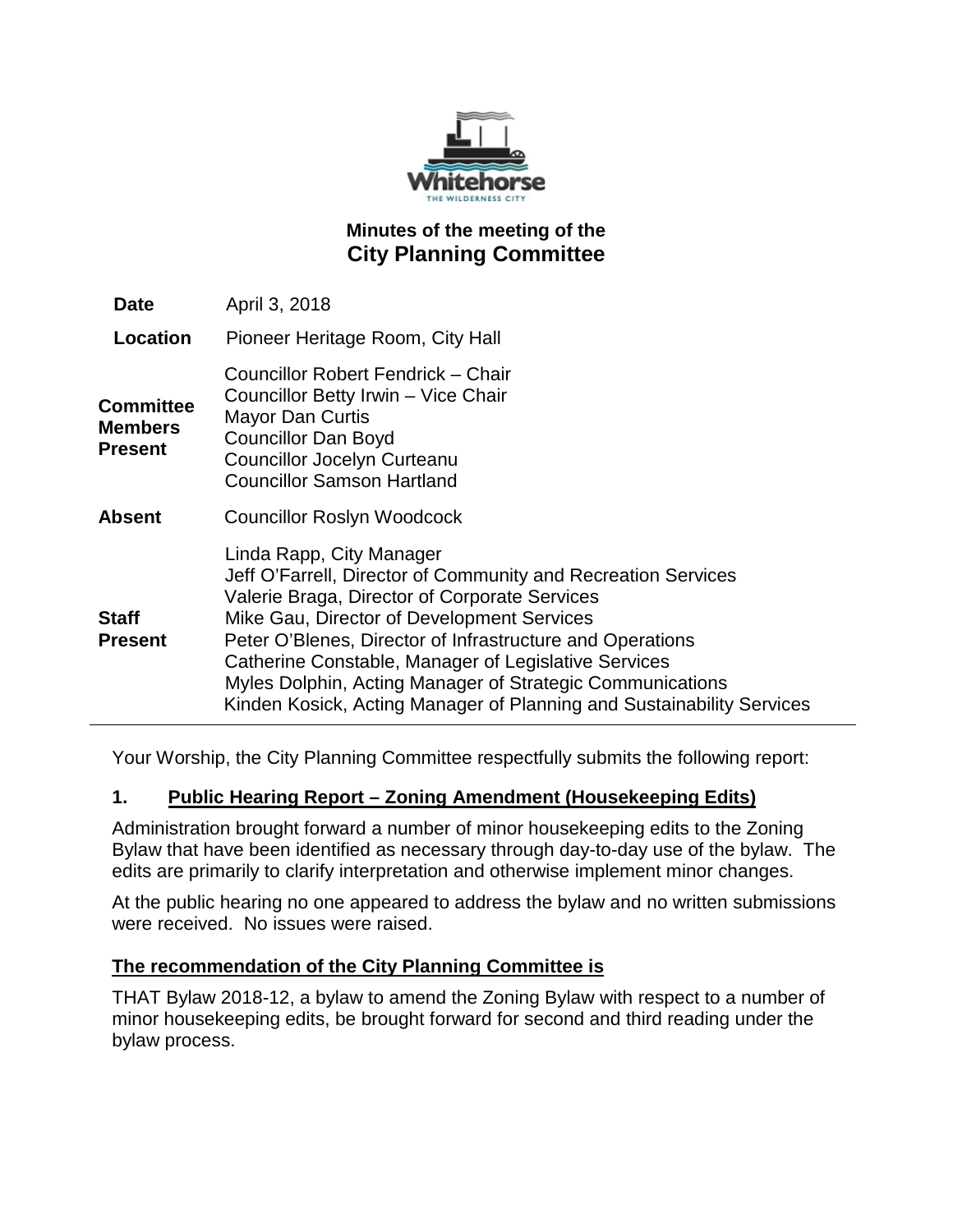### **2. Public Hearing Report – Zoning Amendment (112 and 114 North Star)**

Two adjacent property owners on North Star Drive in Copper Ridge have applied for a zoning amendment to allow living suites as a secondary use. The properties are in the Restricted Residential Detached zone and suites are not an allowed use in this zone. A living suite is a separate, self-contained dwelling unit secondary to the main home. The proposed amendment would allow a maximum of one living suite per property.

At the public hearing two people spoke in support of the amendment and one person raised concerns regarding potential off-site parking and changes to the character of the neighbourhood. Two written submissions were received, one supporting the bylaw and one in support as long as off-site parking concerns are adequately addressed.

The Zoning Bylaw requires that each living suite developed must have a dedicated offstreet parking space, and if the amending bylaw is approved the property owners will be required to submit a site plan showing all proposed parking spaces as part of the development permit process. It is considered unlikely that the addition of two living suites will have any significant impact on the character of the neighbourhood.

#### **The recommendation of the City Planning Committee is**

THAT Bylaw 2018-13, a bylaw to amend the zoning at 112 and 114 North Star Drive to allow for the construction of living suites, be brought forward for second and third reading under the bylaw process.

# **3. Zoning Amendment – 21–12th Avenue**

The owner of 21-12<sup>th</sup> Avenue in Porter Creek has applied to change the zoning of the property to enable a multiple housing development. The property owner wishes to demolish the existing single-detached house and garage and construct five townhouse units. The subject lot and the surrounding properties are zoned Residential Single Detached. Under the current zoning up to four principal dwelling units and two secondary units could be developed. Changing the zoning to Residential Multiple Housing would allow increased building height, site coverage and density. The lot is connected to municipal water and sewer services, but upgrades to existing services would be required to facilitate the development.

The proponent provided details on the development planned for the site and advised that construction would begin this year if the bylaw is approved.

### **The recommendation of the City Planning Committee is**

THAT Bylaw 2018-22, a bylaw to amend the zoning of  $21$ --12<sup>th</sup> Avenue in Porter Creek from Residential Single Detached to Residential Multiple Housing, be brought forward for consideration under the bylaw process.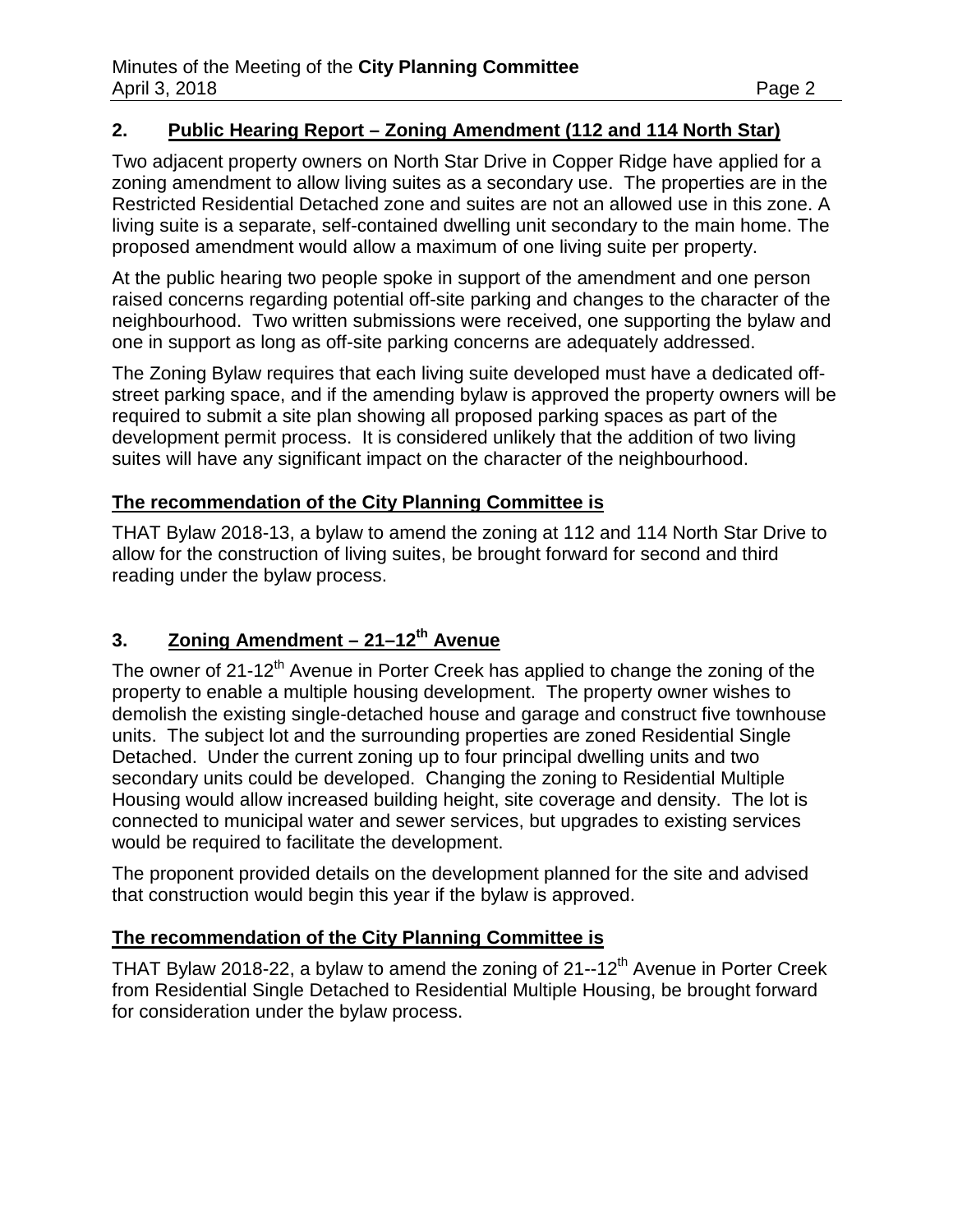

## **Minutes of the meeting of the City Operations Committee**

| <b>Date</b>                                          | April 3, 2018                                                                                                                                                                                                                                                                                                                                                              |
|------------------------------------------------------|----------------------------------------------------------------------------------------------------------------------------------------------------------------------------------------------------------------------------------------------------------------------------------------------------------------------------------------------------------------------------|
| <b>Location</b>                                      | Pioneer Heritage Room, City Hall                                                                                                                                                                                                                                                                                                                                           |
| <b>Committee</b><br><b>Members</b><br><b>Present</b> | Councillor Dan Boyd - Chair<br>Councillor Samson Hartland - Vice Chair<br>Mayor Dan Curtis<br>Councillor Jocelyn Curteanu<br><b>Councillor Robert Fendrick</b><br><b>Councillor Betty Irwin</b>                                                                                                                                                                            |
| <b>Absent</b>                                        | <b>Councillor Roslyn Woodcock</b>                                                                                                                                                                                                                                                                                                                                          |
| <b>Staff</b><br><b>Present</b>                       | Linda Rapp, City Manager<br>Jeff O'Farrell, Director of Community and Recreation Services<br>Valerie Braga, Director of Corporate Services<br>Mike Gau, Director of Development Services<br>Peter O'Blenes, Director of Infrastructure and Operations<br>Catherine Constable, Manager of Legislative Services<br>Myles Dolphin, Acting Manager of Strategic Communications |

Your Worship, the City Operations Committee respectfully submits the following report:

### **1. Contract Award – Lewes Boulevard Pipe Liner Project**

Two sewer lines located along Lewes Boulevard require servicing to minimize the risk of contamination due to potential leaks. Cured-in-place piping has been identified as the most efficient and effective method of repair in order to minimize safety risks and disruption to the travelling public.

Two bids were received in response to the tender issued. City staff and the engineering consultant agree that the low bidder is familiar with the scope of the work, the prices submitted are reasonable, and the contractor has the knowledge and experience to complete the work successfully.

The project is funded by Gas Tax, and a budget amendment is required to approve additional funding secured to increase the scope of the project.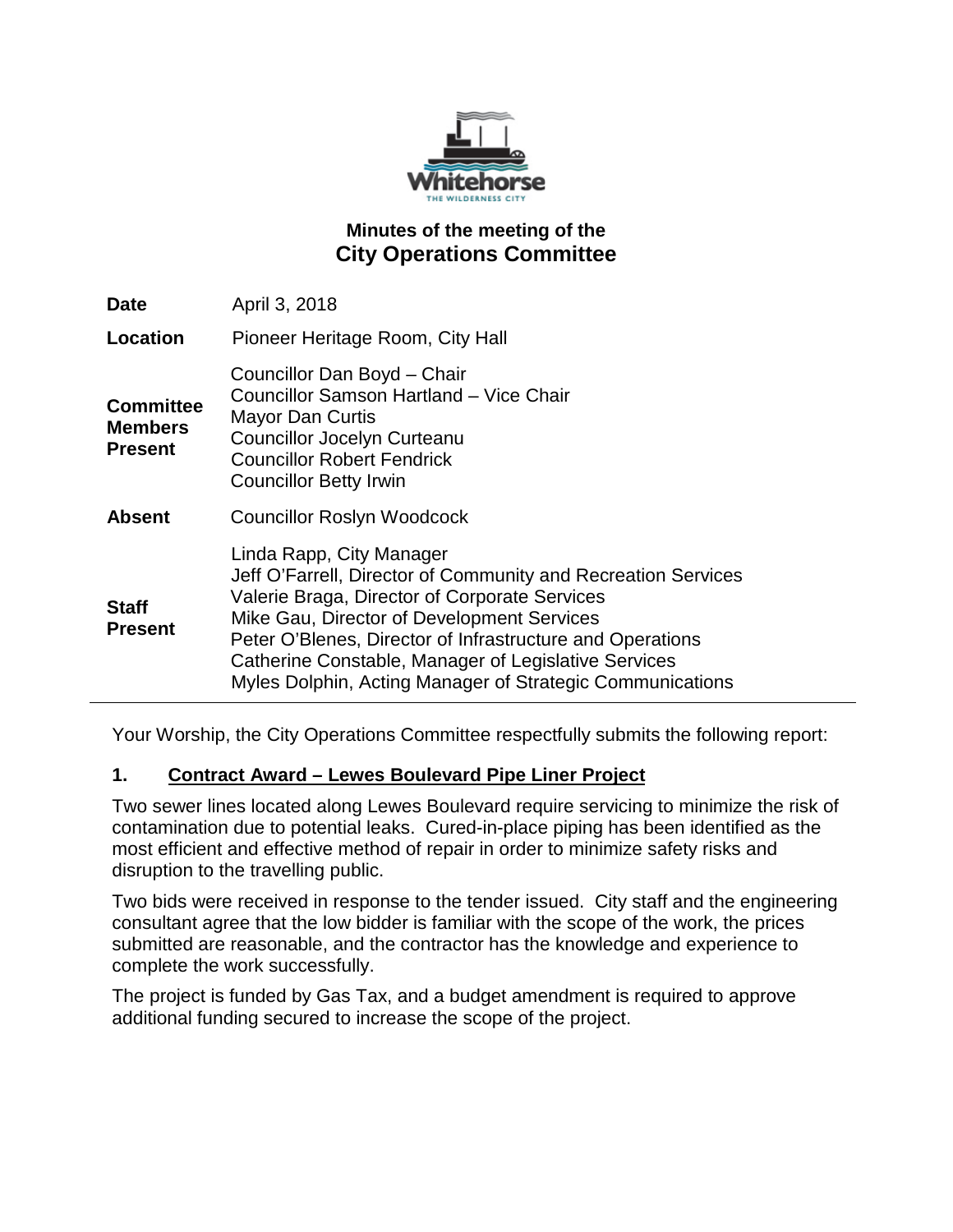#### **The recommendation of the City Operations Committee is**

THAT the 2018 to 2021 capital expenditure program be amended by increasing the 2018 budget for project #650c00917 from \$186,490.00 to \$386,490.00, funded by Gas Tax; and

THAT the construction contract for the Lewes Boulevard cured-in-place pipe liner project be awarded to Insituform Technologies Ltd. for a net cost to the City of \$282,398.00 plus GST.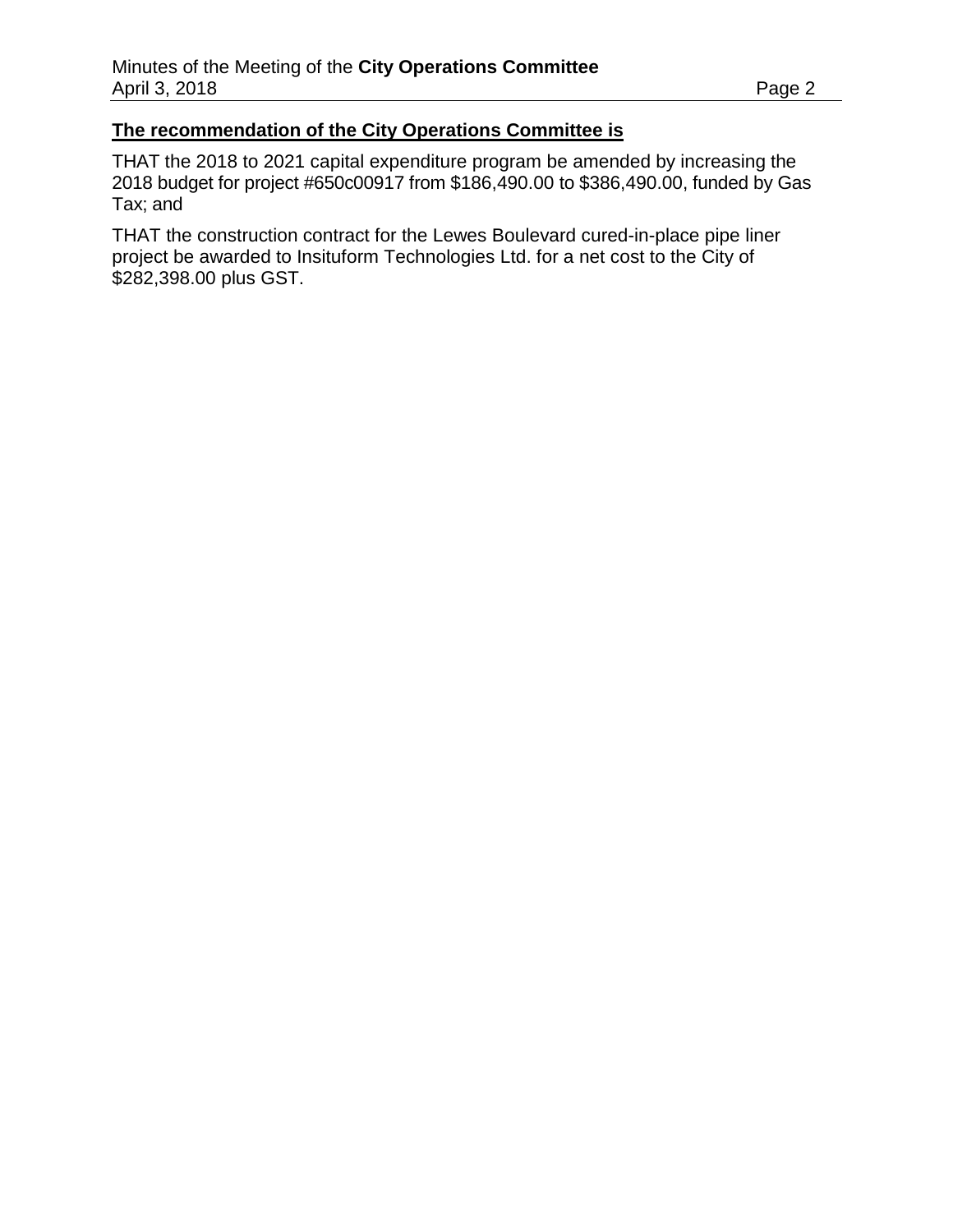

## **Minutes of the meeting of the Community Services Committee**

| <b>Date</b>                                          | April 3, 2018                                                                                                                                                                                                                                                                                                                                                              |
|------------------------------------------------------|----------------------------------------------------------------------------------------------------------------------------------------------------------------------------------------------------------------------------------------------------------------------------------------------------------------------------------------------------------------------------|
| Location                                             | Pioneer Heritage Room, City Hall                                                                                                                                                                                                                                                                                                                                           |
| <b>Committee</b><br><b>Members</b><br><b>Present</b> | Councillor Jocelyn Curteanu - Chair<br>Councillor Robert Fendrick - Vice Chair<br>Mayor Dan Curtis<br><b>Councillor Dan Boyd</b><br><b>Councillor Samson Hartland</b><br><b>Councillor Betty Irwin</b>                                                                                                                                                                     |
| <b>Absent</b>                                        | <b>Councillor Roslyn Woodcock</b>                                                                                                                                                                                                                                                                                                                                          |
| <b>Staff</b><br><b>Present</b>                       | Linda Rapp, City Manager<br>Jeff O'Farrell, Director of Community and Recreation Services<br>Valerie Braga, Director of Corporate Services<br>Mike Gau, Director of Development Services<br>Peter O'Blenes, Director of Infrastructure and Operations<br>Catherine Constable, Manager of Legislative Services<br>Myles Dolphin, Acting Manager of Strategic Communications |

Your Worship, the Community Services Committee respectfully submits the following report:

### **1. Trail Issues** – For Information Only

Keith Lay addressed the Committee on behalf of Active Trails Whitehorse Association to express concerns regarding the Whistle Bend Perimeter Trail and the Snowmobile Bylaw. He noted that respondents to the initial survey all wanted the trail to be nonmotorized, with the president of the Klondike Snowmobile Association being the only one who expressed concerns about that designation. Mr. Lay stated that administration did not follow Council's direction in this matter, and the impression is that survey results were not what some people wanted, so other bylaws were used by administration to usurp council's direction. The Mayor cautioned Mr. Lay that he must be respectful to staff, and Mr. Lay did not continue with his presentation.

Paul Warner, President of the Spruce Hill Residents Association, stated that the City planned a non-motorized trail through the Spruce Hill Subdivision. This upset most residents as the non-motorized designation would allow the use of snowmobiles on the trail. After a meeting with council members a task force was formed to plan the trail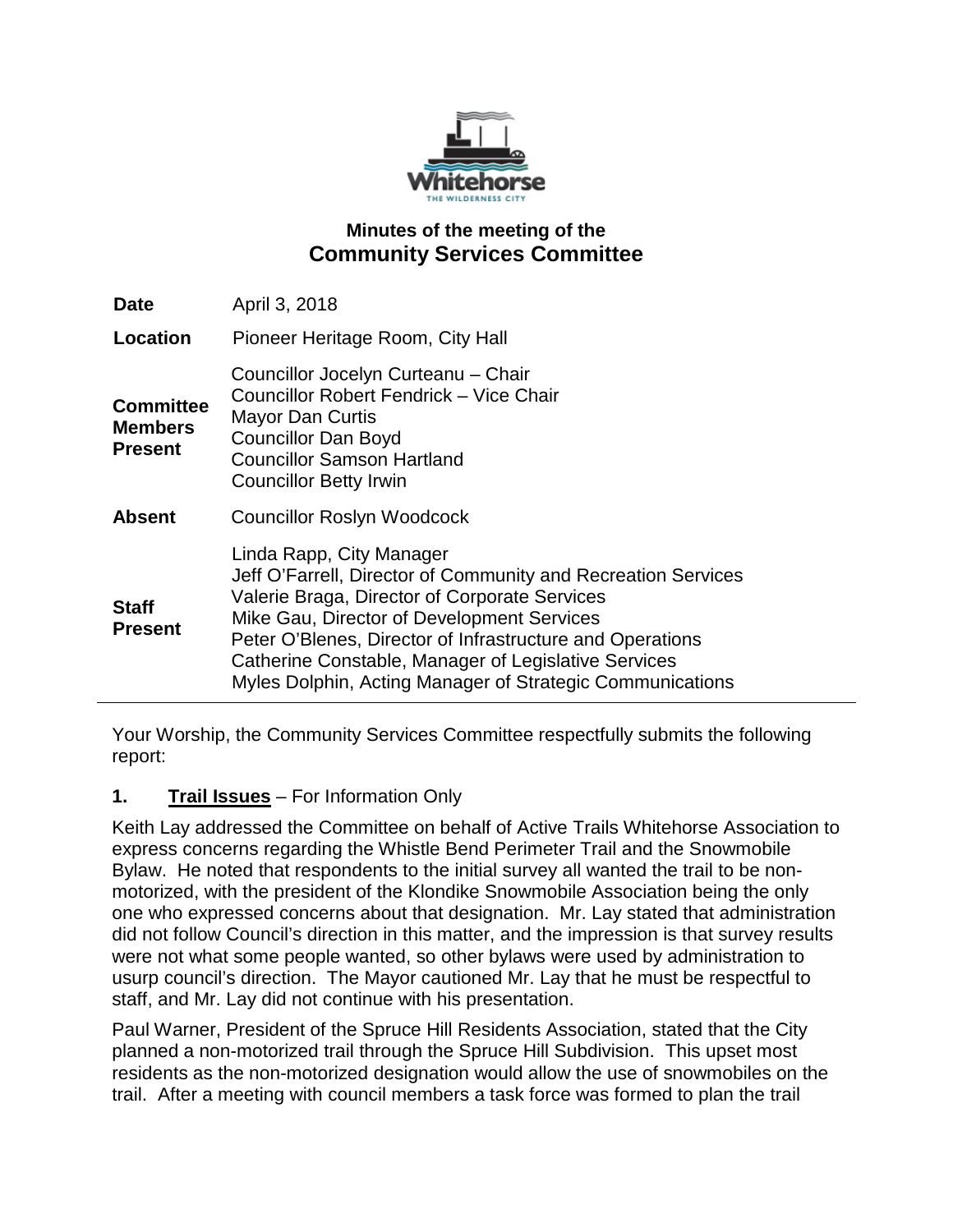network in the area, but this task force was cancelled, as was the Trail and Greenways Advisory Committee. Mr. Warner stated that the City already has 400 kilometres of motorized trails, and residents feel that snowmobiles are being given preferential treatment. He stated the opinion that people should be able to walk on trails without having to compete with snowmobiles. He asked that the City change the Snowmobile Bylaw and also that their Trails Task Force be reinstated.

Cedric Schilder addressed the Committee as a homeowner in Whistle Bend to express concerns regarding snowmobile use and the fact that changes to the Snowmobile Bylaw were not brought forward after the Whistle Bend perimeter trail was designated as nonmotorized last year. It was reported that implementing the designation was halted at the request of the Whistle Bend Community Association, and Mr. Schilder suggested that the association is pushing a minority perspective without meaningful consultation with residents. He requested that the Snowmobile Bylaw be amended to allow the trail designation to be implemented in accordance with the wishes of the community.

Nancy Brady expressed concerns over motorized use on the Whistle Bend perimeter trail. She noted that the trail is in a high density area and stated that motorized use is not appropriate, as confirmed by Council's decision last year. Ms. Brady also noted that at that time snowmobile use was not mentioned. She questioned the need for another survey at this time and asked that Council honour the intent of the resolution passed last June.

Dorothy Lebel questioned whether the Snowmobile Bylaw allows snowmobiles to use non-motorized trails late at night. She stated the opinion that the noise factor and disturbance caused by late night use are yet more reasons why the Snowmobile Bylaw needs to be changed.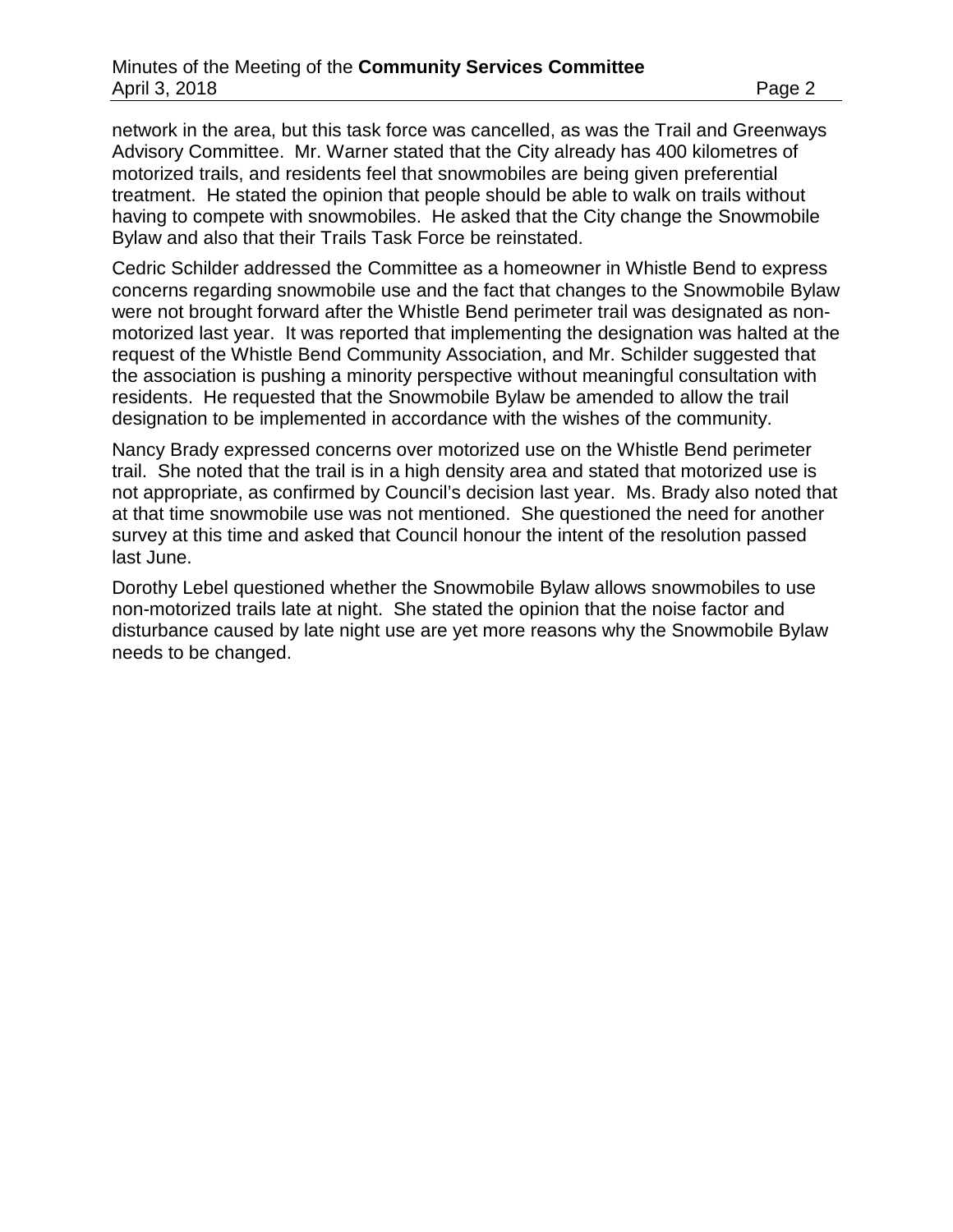

## **Minutes of the meeting of the Public Health and Safety Committee**

| <b>Date</b>                                          | April 3, 2018                                                                                                                                                                                                                                                                                                                                                              |
|------------------------------------------------------|----------------------------------------------------------------------------------------------------------------------------------------------------------------------------------------------------------------------------------------------------------------------------------------------------------------------------------------------------------------------------|
| Location                                             | Pioneer Heritage Room, City Hall                                                                                                                                                                                                                                                                                                                                           |
| <b>Committee</b><br><b>Members</b><br><b>Present</b> | Councillor Dan Boyd - Vice Chair<br><b>Mayor Dan Curtis</b><br>Councillor Jocelyn Curteanu<br><b>Councillor Robert Fendrick</b><br><b>Councillor Samson Hartland</b><br><b>Councillor Betty Irwin</b>                                                                                                                                                                      |
| <b>Absent</b>                                        | <b>Councillor Roslyn Woodcock</b>                                                                                                                                                                                                                                                                                                                                          |
| <b>Staff</b><br><b>Present</b>                       | Linda Rapp, City Manager<br>Jeff O'Farrell, Director of Community and Recreation Services<br>Valerie Braga, Director of Corporate Services<br>Mike Gau, Director of Development Services<br>Peter O'Blenes, Director of Infrastructure and Operations<br>Catherine Constable, Manager of Legislative Services<br>Myles Dolphin, Acting Manager of Strategic Communications |

Your Worship, the Public Health and Safety Committee respectfully submits the following report:

## **1. Traffic Bylaw Issues** – For Information Only

Ken Achtymichuk, proprietor of Heather's Snack Haven, expressed concerns about parking issues that have arisen since a pub opened in the same mall where he has his business. When he initially complained to Bylaw Services it was suggested that he put up signs warning that vehicles could be towed if parked in certain locations. This approach worked for a few years. Now however, tow companies are refusing to tow vehicles as they do not have proper authority, and the RCMP has advised that he will have to pay the towing fees if he wants vehicles removed. The landlord reportedly states that there is nothing he can do to regulate the parking spaces to which the Snack Haven is entitled under the lease terms. Mr. Achtymichuk asked that Council enact changes to the Traffic Bylaw that will allow vehicles to be towed.